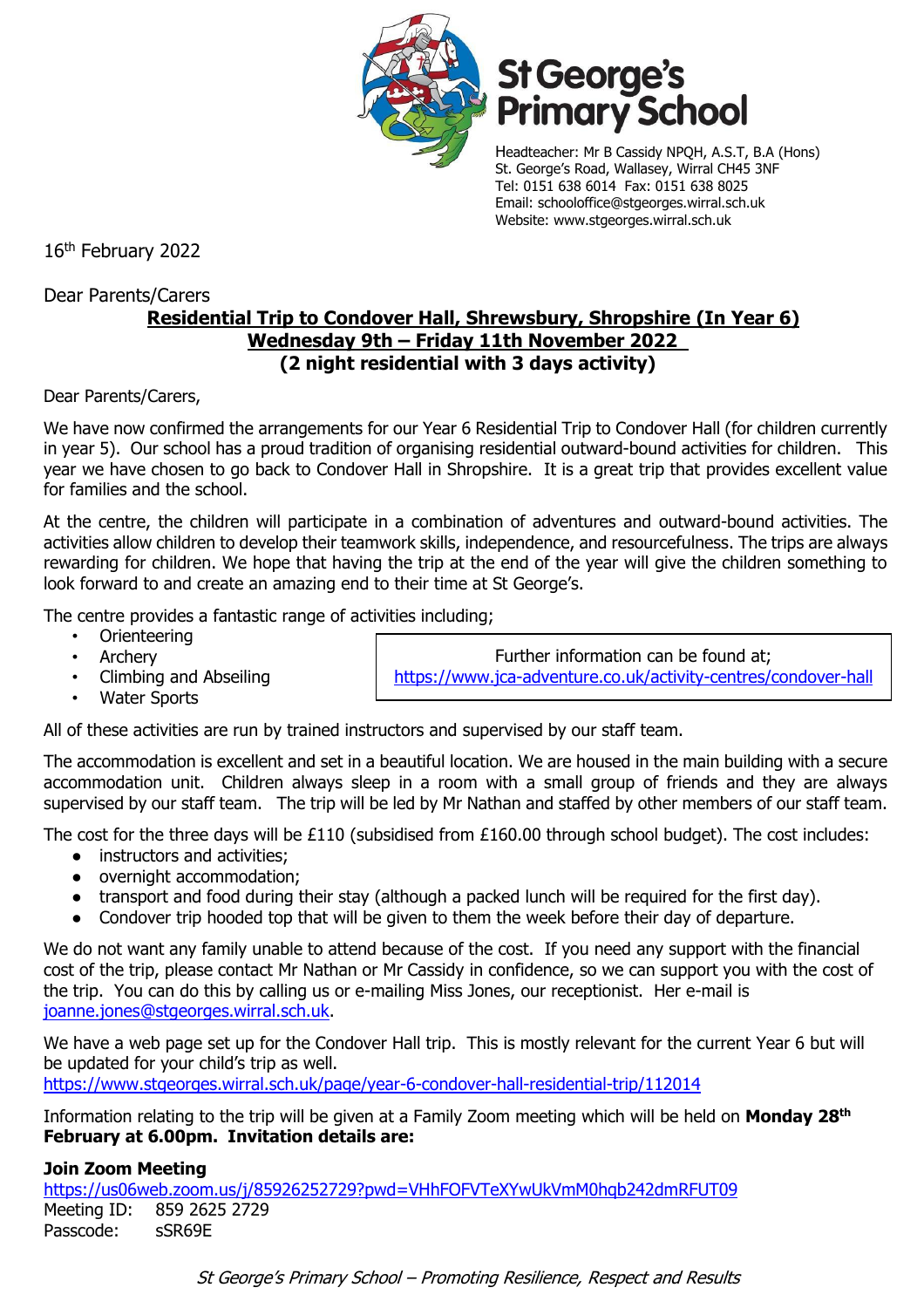#### **In order for your child to attend the trip, please:**

- **1) Complete the form below and return this to the school office.**
- **2) Confirm that you have paid the deposit of £25.00 on Parent Pay. This must be paid by 9.00am on Friday March 11th.** Please note the facility within Parent Pay to make payments for this trip will be in place with effect from today. Unfortunately, deposits cannot be returned and late bookings cannot be accepted.

Please note that the final **balance must be paid in full on Parent Pay by Friday 15th July 2022.** If the balance is not paid by this date, your child's place will have to be cancelled. No cash/cheques can be accepted.

**3)** In September, we will ask you to complete and return a medical information and permission Google Form.

If you do not have a Parent Pay account, please inform the school office as soon as possible. We can arrange an account or barcode letter for you to pay at a local pay point.

Can I remind all parents/carers that excellent conduct in school is essential if your child is going to participate in this trip.

We have attached a basic kit list. Children should need nothing new for this residential. Old clothing is all that is needed.

Yours sincerely,

#### **Mr Bernard Cassidy Headteacher**

### **Residential Trip to Condover Hall, Shrewsbury, Shropshire (In Year 6) Wednesday 9th – Friday 11th November 2022 (2 night residential with 3 days activity)**

Child's Name: <u>December 2008</u> Class: **Class:**  $\alpha$ 

Date: \_\_\_\_\_\_\_\_\_\_\_\_\_\_\_\_\_\_\_\_\_\_\_\_\_\_\_\_\_\_\_\_\_\_\_

I give/do not give (please delete as appropriate) permission for my child to attend the residential trip to the Condover Hall.

I confirm that the deposit of £25.00 has been paid via Parent Pay.

I understand and accept that it is my responsibility to pay the outstanding balance prior to  $15<sup>th</sup>$  July **2022**. Should the full balance not be paid by this date, I understand that the deposit will not be returned and my child will not be able to go on the trip.

Signed **Example 2** and the set of the set of the set of the set of the set of the set of the set of the set of the set of the set of the set of the set of the set of the set of the set of the set of the set of the set of t